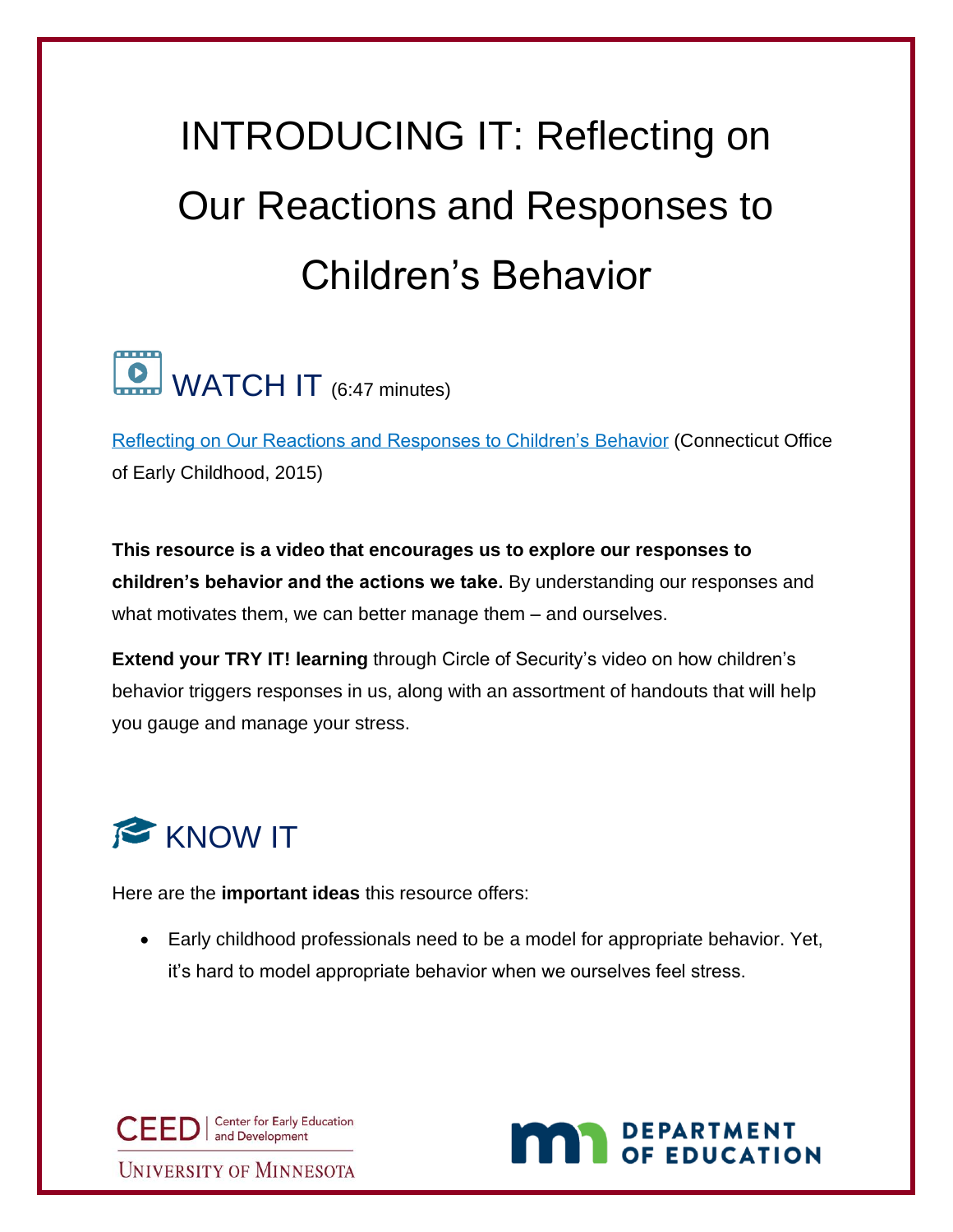- The core issue is that it's very hard to monitor our feelings and the reactions challenging behavior create in us, and, it's very hard to respond calmly when we aren't calm inside!
- To solve this dilemma, we must reflect on children's behavior. It is critical to r*ecognize that the behavior is not intentionally directed against you – children's challenging behavior is not meant to make you angry, upset, or to hurt you. Behavior is their way to communicate, because they haven't yet found other ways to communicate their feelings and responses.*
- The key to working through this dilemma is to know which behaviors make you angry or upset, and to understand why they make you upset.
	- $\circ$  It can be helpful to intentionally go through this exercise: When the child does (specific behavior), it makes me feel (emotional and physical reactions).
- Children that demonstrate the most challenging behaviors are the children that need us and our support most.
- Recognize that negative responses and feelings to challenging behavior are normal – it's okay to feel them, but it's not okay to act on them.
- The solution is to know ahead of time what sets us off, plan ahead for what you will do, and be prepared to pause – our personal **reaction** should not be our professional **action**.
	- $\circ$  Communicate to colleagues and yourself what your plan is when you feel overwhelmed. If you work with others, be collaborative in helping to support one another.
	- o Model speaking about your feelings calmly in front of children so that they learn this skill from you.



Let's see what you learned from this resource! The answers are provided at the end of this guide.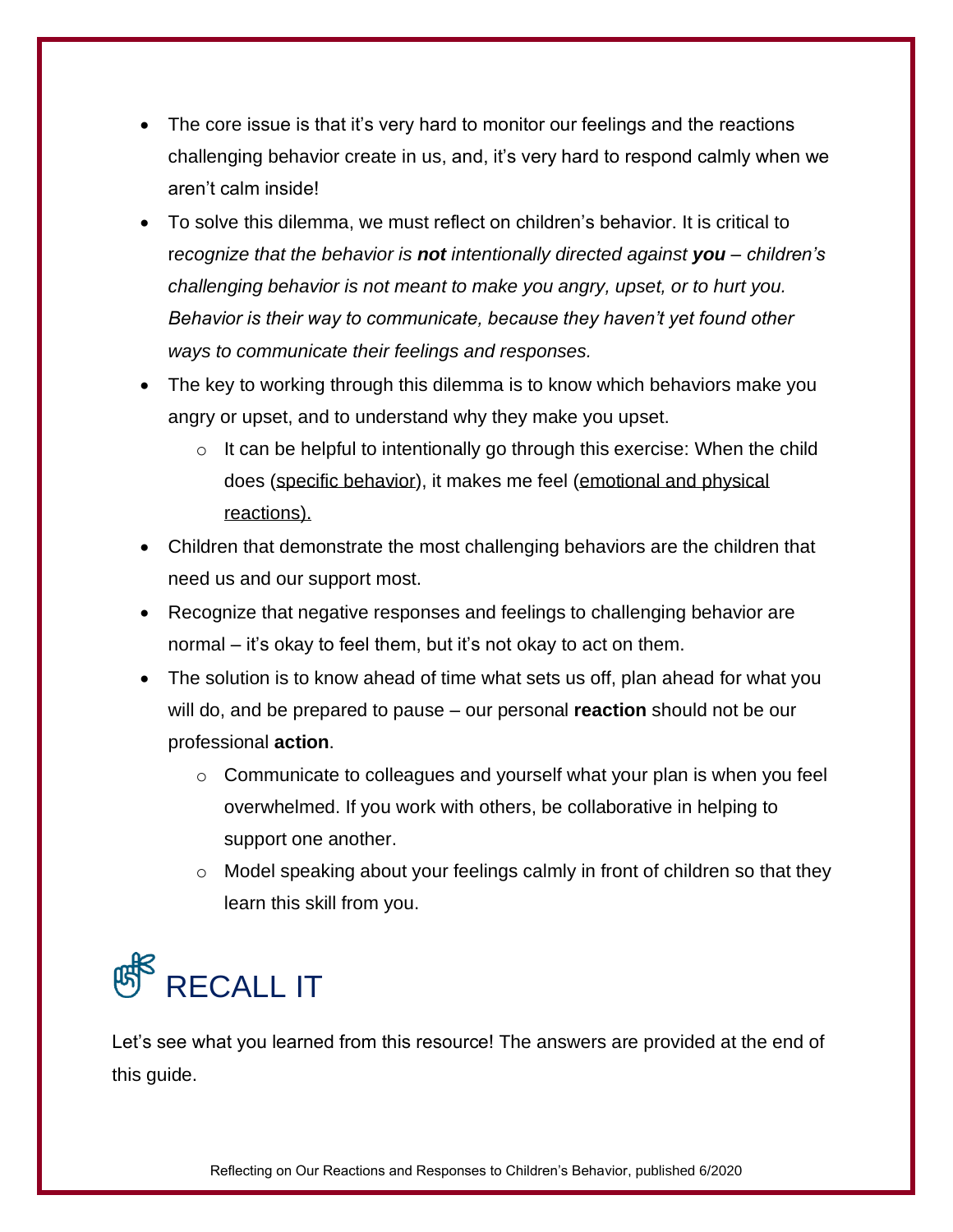- 1. **True or false:** Child care providers and early childhood teachers should not have an emotional response to children's behaviors.
- 2. **True or false:** Child care providers and early childhood teachers should not take action that is an emotional response to children's behaviors
- 3. **True or false:** Behavior that is challenging can be a way for children to tell us they are experiencing something that makes them feel stress.
- 4. **True or false:** Having a good relationship with a particular child, and knowing how he or she responds to big feelings can help you plan ahead.

## $\widetilde{N}$  think about it

Take a few minutes to consider these questions. If you want to, write your thoughts down.

- 1. How do you feel about the idea that children do not use their behavior against you personally? Do you agree or disagree? Why? Was there anything in this resource that supported or changed your perspective?
- 2. What behaviors trigger you? What is it about the behavior that makes you react negatively? What happens to you – physically? Emotionally? Try to identify and capture your thoughts about these feelings. What ideas do you have to help you pause in the moment?

## ey <sub>TRY</sub> IT!

Here are some ideas to try:

• This resource helped us to understand that the behavior children use as a way to show us their big, unmanageable feelings can make us have big feelings, too! Take a look at this [four-minute video by Circle of Security.](https://www.circleofsecurityinternational.com/resources-for-parents/) While it was made for

Reflecting on Our Reactions and Responses to Children's Behavior, published 6/2020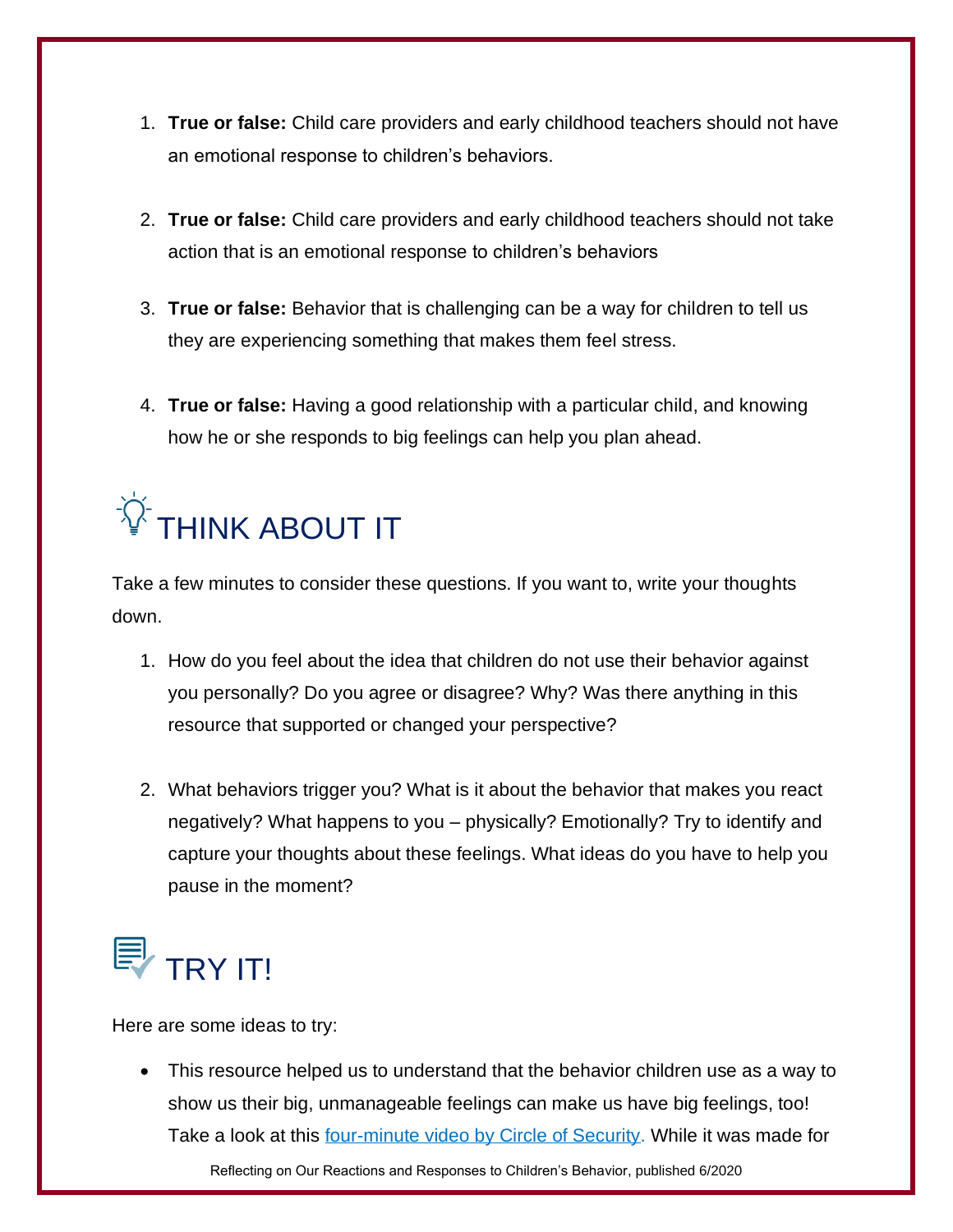parents, the information is good for any important caregiver in a young child's life. It will help you to better understand why we react to challenging behaviors, and how we can manage those feelings.

[Video in Spanish](https://www.circleofsecurityinternational.com/resources-for-parents/)

- Stress can get in the way of our ability to act calmly and with intent. It can also reduce our ability to respond with compassion to the children whose behavior is challenging to us. **Handout #1 - Compassion Satisfaction Scale,** is a test that measures your current level of compassion. **Handout # 2 – Compassion Satisfaction Scoring and Results Guide** lets you see your score**.** Take the test and score your answers to learn if your compassion is in the balanced range.
- Caregivers and teachers have busy schedules and many demands made on them while on the job, which elevates stress levels. Use **Handout #3 – Life Stress Test,** to get a quick snapshot of your stress level. Self-care, or regularly taking time to take care of yourself, can greatly decrease stress and increase positive feelings about yourself and others.
- Taking care of yourself is a gift you can give to yourself and the children in your care! Try:
	- $\circ$  Making a list of the things you like to do that feed your heart, your body, your mind, and your soul. Try to do at least one of these activities daily.
	- $\circ$  Taking time for yourself EVERY day, even if it is simply stopping to enjoy a beautiful sunset, or sitting to listen to a favorite song. Be intentionally mindful that this is time taken for your enjoyment.
	- $\circ$  Connecting with people who boost your energy and your joy every day.
	- o Asking for help when you need it. Asking for help is okay!
	- $\circ$  Offering and sharing mutual support with colleagues, family, and friends
	- o Laughing
	- o Keeping a gratitude journal